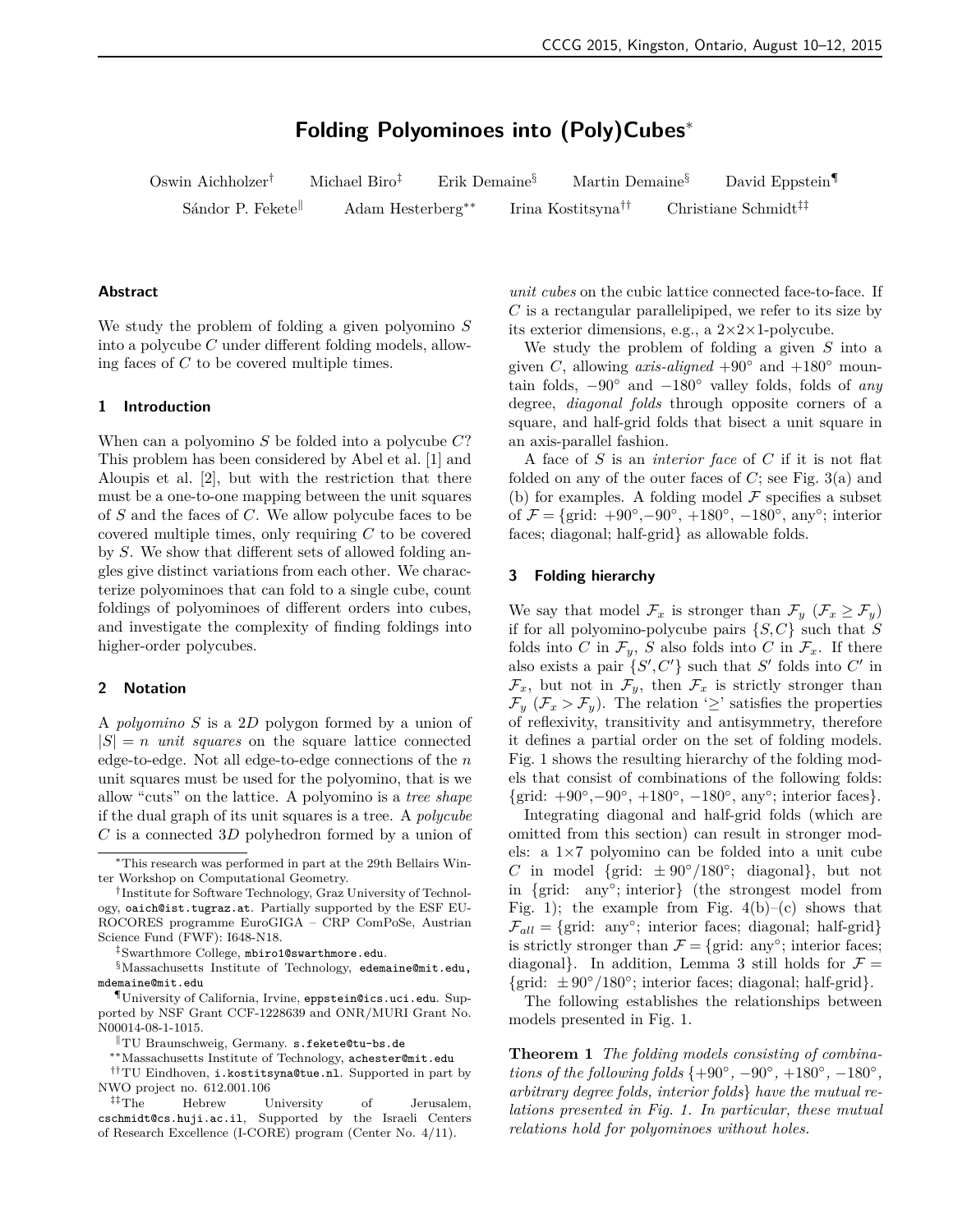<span id="page-1-1"></span>

Figure 1: Hierarchy of fold operations. A black arrow from  $\mathcal{F}_x$  to  $\mathcal{F}_y$  indicates that  $\mathcal{F}_y > \mathcal{F}_x$ . Blue and green arrows indicate incomparable models.

<span id="page-1-4"></span>

Figure 2: Examples for Thm. [1,](#page-0-0) where *C* is (a) a unit cube, (b) a  $2 \times 1 \times 1$  polycube, (c) a  $3 \times 3 \times 2$  polycube with a 1-cube hole centered in a  $3\times3$  face, and (d) a 5-cube cross.

**Proof.** All cases can be shown using the polyominopolycube pairs from Fig. [2.](#page-1-4) They fold with: (a)  $+90°/180°$  folds, (b)  $+90°$  and interior faces (see Lemma [3\)](#page-1-3), (c)  $\pm 90^{\circ}$  folds, (d)  $+90^{\circ}$ , 180 $^{\circ}$  and interior faces.

- Ex. (a) shows relations 2, 4, 7, 12, 15, 19, 20, 23.
- Ex. (b) shows relations 3, 6, 9, 10, 13, 16, 21, 22.
- Ex. (c) shows relations 1, 5, 8, 11, 14, 17, 18, 24.
- Ex. (d) shows relation 25.

We will detail as an example the proof for relation 25; the others are left to the reader. The claim is that  $\mathcal{F}_9 = \{$ grid: any°; interior faces} is strictly stronger than  $\mathcal{F}_8 = \{\text{grid: } \pm 90^\circ/180^\circ; \text{ interior faces}\}.$  Any polyomino *S* that folds into polycube *C* in  $\mathcal{F}_8$  also folds into  $C$  in  $\mathcal{F}_9$ . To prove a strict relation, we are left to show that there exists some polyomino  $S'$  that folds into some polycube  $C'$  in  $\mathcal{F}_9$ , but that does not fold into  $C'$  in  $\mathcal{F}_8$ . Let  $C'$  consist of five cubes forming a cross, and let  $S'$ be as in Fig. [2\(](#page-1-4)d). Assume that  $S'$  can be folded into  $C'$ in folding model  $\mathcal{F}_8$ .  $|S'| = 24$ , while *C'* has 22 square faces on its surface. Therefore, 22 out of the 24 squares

<span id="page-1-0"></span>

Figure 3:  $(a)/(b)$  Examples for interior faces shown in green. They connect to the red cube edges. (c) Shape *S* from the proof of Lemma [2.](#page-1-5)

<span id="page-1-2"></span>

Figure 4: (a) Shape *S* needs interior faces to be folded into a  $2 \times 1 \times 1$ -cube. (b) Shape *S* does not fold to a unit cube *C*, if we allow  $\pm 90^\circ / 180^\circ$  and diagonal folds. However, if we allow half-grid folds, *S* does fold into *C*, the mountain (red) and valley folds (blue) are shown in (c).

of  $S'$  will be the faces of  $C'$  when folded. Consider the  $12\times1$  sub-polyomino of  $S'$ . When folded, it has to form the "walls" of the cross  $C'$ , otherwise this strip can form not more than eight faces of the cross (looping around one of the  $3\times1\times1$  sub-polycubes). It is straightforward to see now, that in  $\mathcal{F}_8$  the two yellow squares prevent  $S'$  from folding into  $C'$ . While in  $\mathcal{F}_9$  the two yellow squares can form interior faces with a  $60^{\circ}$  interior fold. Therefore,  $\mathcal{F}_8 < \mathcal{F}_9$ .

**Conjecture 1** *Theorem [1](#page-0-0) holds for tree shapes.*

<span id="page-1-5"></span>**Lemma 2** *There exist tree shapes S that need both mountain and valley folds to cover a unit cube.*

**Proof.** The shape *S* from Fig. [3\(](#page-1-0)c) does not fold into a unit cube *C* with only valley folds: the four unit squares in the left column (gray) fold to a ring of size four, and the two flaps can only cover one of the two remaining cube faces. But with both mountain and valley folds *S* can be folded into  $C$ , by using a 180 $\degree$  fold between the first column and the longer flap.  $\square$ 

<span id="page-1-3"></span>**Lemma 3** *Folding the tree shape S from Fig. [2\(](#page-1-4)b) into*  $a \ 2 \times 1 \times 1$ -cube *C* with  $\mathcal{F} = \{grid: \pm 90^{\circ}/180^{\circ};$  interior *faces*} *requires interior faces. (Any of the faces A,* 8 *or* 10 *from Fig. [4\(](#page-1-2)a) can be the interior face.)*

**Proof.** We label the faces of *S* as shown in Fig. [4\(](#page-1-2)a). The case analysis below shows that a folding without interior faces does not exist:

If *A* covers one of the  $1\times1$  faces of *C*, face 1 or 2 is needed for the opposite  $1\times1$  face. By symmetry suppose face 1 covers that side. Thus, 3 needs to be folded on top of *A*. Face 4 folds either on 5 or *A*. So, we doubled two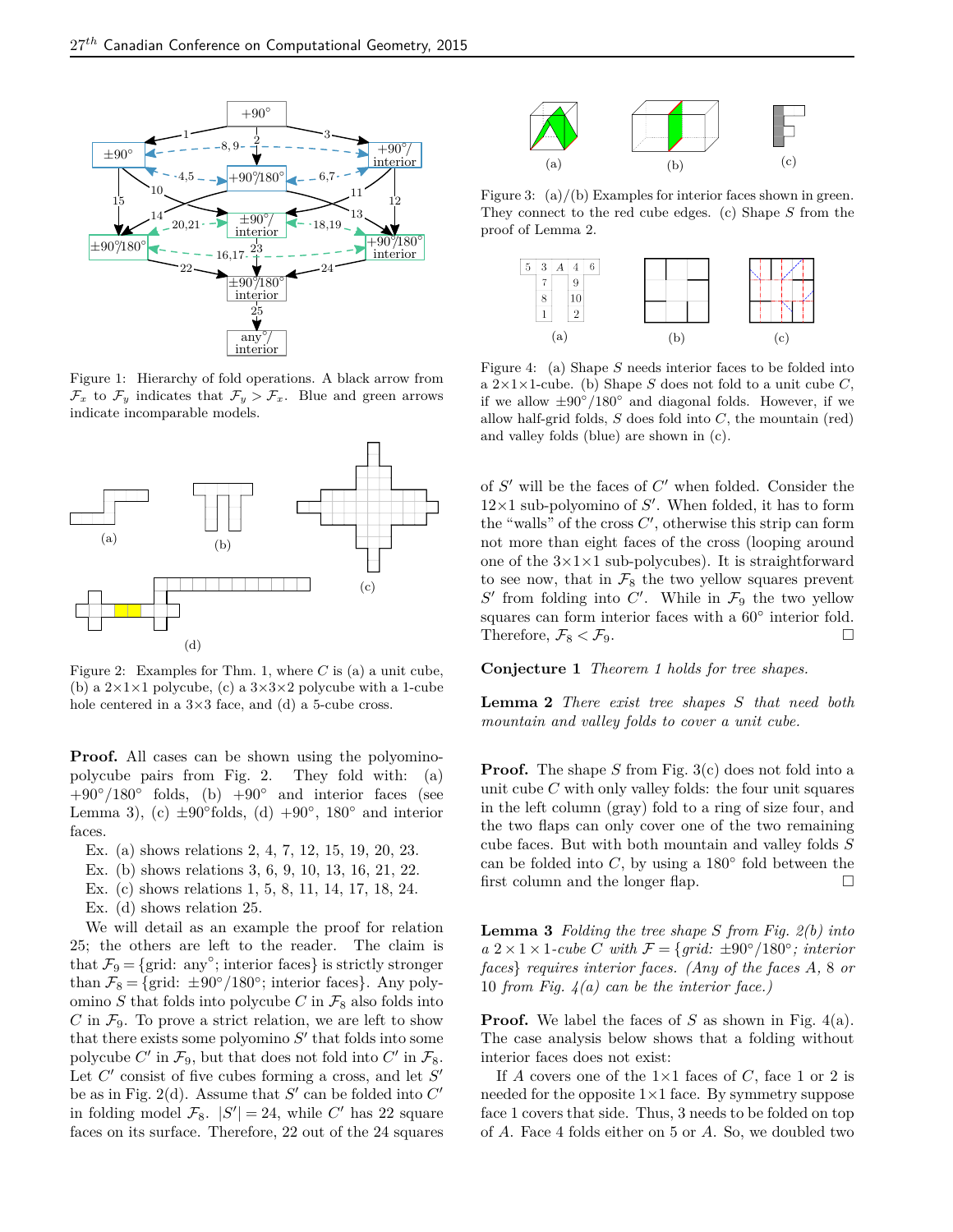faces. But as  $|S| = 11$  and *C* has 10 faces, the remaining faces are not enough.

If 3, A, and 4 all cover parts of  $1 \times 2$  faces of C, then the row of 5, 3, A, 4, 6 maps to only four  $1 \times 2$  faces with at least one overlap. But then the  $1 \times 1$  face adjacent to *A* cannot be covered by 7, 8, 9, 10, 1 or 2 without doubling on 3 or 4—again more than one overlap.

If *A* covers part of a  $1 \times 2$  face of *C* and one of 3 or 4 (without loss of generality 3) covers the adjacent  $1 \times 1$ face, then the only way to cover the two squares that are adjacent to *A* in the polycube but not in the polyomino is to double 4 with *A* and wrap column 4–9–10–2 around the polycube; but then 6 must also be doubled, again leading to more than one overlapping pair.

#### 4 Polyominoes that fold into a cube

In this section we characterize all polyominoes that can be folded into a unit cube and all tree shaped polyominoes that are a subset of a 2×n or 3×n strip that can be folded into a unit cube using arbitrary grid folds.

<span id="page-2-0"></span>**Theorem 4** *Consider a polyomino S of size*  $|S| = n$ and a unit cube *C* under a folding model  $\mathcal{F} = \{grid:$ *any*◦ *; diagonal; half-grid*}*, such that each face of C has to be covered by a full unit square of S. Then*  $n \geq 10$ *is the best possible universal bound, i.e., there is a polyomino of size*  $n = 9$  *that* cannot *be folded into*  $C$ *, while all polyominoes with*  $n \geq 10$  can *be folded.* 

<span id="page-2-1"></span>

Figure 5: Proof details for Theorem [4.](#page-2-0) Unit squares marked with "X" can be located at an arbitrary height. For the two adjacent corner reductions in the left of (f), fold away the upper shaded corner before folding away the lower one.

**Proof.** We consider a bounding box of *S* of size  $X \times Y$ , with  $X \leq Y$ . The unit squares are arranged in *columns* and *rows*, indexed  $1, \ldots, X$  and  $1, \ldots, Y$ , with  $n_i$  unit squares *S* in column *i*, and *m<sup>j</sup>* unit squares in row *j*.

For the lower bound see Fig. [4\(](#page-1-2)b). Note that if we allow half-grid folds without requiring faces of *C* to be covered by full unit squares of *S*, we *can* turn this shape *S* into a unit cube; see Fig. [4\(](#page-1-2)c).

For the upper bound  $n \geq 10$ , we start by identifying several *target polyominoes* shown in Fig. [5\(](#page-2-1)a)–(c). Each can be folded into a cube using only grid folds:

- (a) A  $1+4+1$  *polyomino*, composed of one contiguous column of four unit square, with one more unit square on either side, at an arbitrary height.
- (b) A *2–2–2 polyomino*, composed of three (vertical) pairs attached in the specific manner shown.
- (c) A *2–3+1 polyomino*, composed of a (vertical) pair and triple attached in the specific manner shown, with one more unit square at an arbitrary height.

See Fig.  $5(d)$ –(g) for the following. If  $n<sub>i</sub>$  is the maximum number of unit squares in any column (say, in *i*), we can apply a *connectivity reduction* (d) by using (horizontal) half-grid folds to convert *S* into a polyomino *S* 0 in which these *n<sup>i</sup>* unit squares form a contiguous set, while leaving at least one unit square in each previously occupied column. A *number reduction* (e) lets us fold away extra unit squares for *n >* 10. *Corner reductions* (f) fold away unneccessary unit squares (or half-squares) in target shapes by using diagonal folds when turning them into a unit cube. Finally, *width* and *height reductions* (g) fold over whole columns or rows of *S* onto each other, producing a connected polyomino with a smaller total number of columns.

Now consider a case distinction over  $X$ ; see Fig.  $5(h)$ – Fig. [6\(](#page-3-0)t). For  $X = 1$ , the claim is obvious, as we can reduce *S* to a 1+4+1 target; see Fig. [5\(](#page-2-1)h). For  $X = 2$ , note that  $Y \geq 5$  and assume that  $n_1 \geq n_2$ . If  $n_1 \geq 8$ , a width reduction yields the case  $X = 1$ , so assume  $n_1 \leq 7$ , and therefore  $n_2 \geq 3$ . By a number reduction, we can assume  $n_2 \leq 5$ . If *S* is a 2×5 polyomino, we can make use of a 1+4+1 polyomino with corner reduc-tions; see Fig. [5\(](#page-2-1)i). If  $n_1 > n_2$ , we have  $n_1 \geq 6$ . Because *S* is connected, any two units squares in column 1 must be connected via column 2, requiring at least three unit squares; because of  $n_2 \leq 5$ , we conclude that column 1 contains at most two connected components of unit squares. Thus, at most one connectivity reduction makes column 1 connected, with  $n'_2 \in \{n_2 - 1, n_2\}$  unit squares in column 2. Possibly using height reduction, we get a connected polyomino  $S''$  with vertical size six, six unit squares in column 1, and  $n''_2 \in \{1, ..., 4\}$  unit squares in column 2. For  $n_2'' \in \{1, ..., 3\}$ , there is a reduction to target shape  $1+4+1$ ; see Fig. [5\(](#page-2-1)j). For  $n''_2 = 4$ , a similar reduction exists; see Fig.  $5(k)$ . This leaves  $n_1 = 5$ ,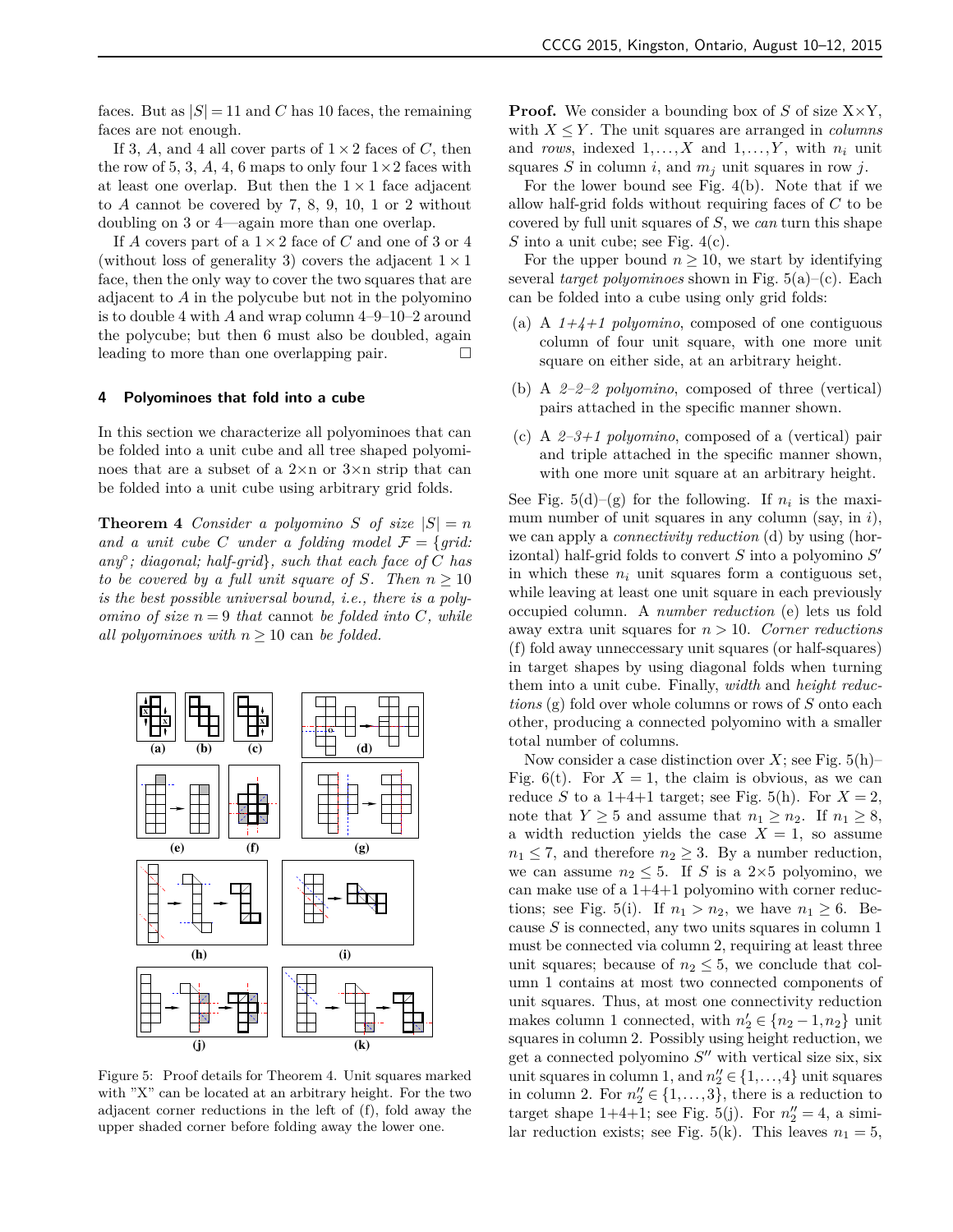<span id="page-3-0"></span>

Figure 6: Proof details for Theorem [4.](#page-2-0)

and thus  $n_2 = 5$ , without *S* being a 2×5 polyomino. As shown in Fig.  $6(1)$ , this maps to a  $1+4+1$  target shape, by folding a unit square from column 2 that extends beyond the vertical range of the unit squares in column 1 over to column 0.

For  $X = 3$  and  $n_2 \geq 4$ , we can use connectivity, height and width reductions to obtain a new polyomino  $S'$  that has height four, a connected set of  $n'_2 = 4$  unit squares in column 2 and  $1 \leq n'_1 \leq 4$ , as well as  $1 \leq n'_3 \leq 4$  unit squares in columns 1 and 3. This easily converts to a 1+4+1 shape, possibly with corner reductions; see Fig. [6\(](#page-3-0)m). Therefore, assume  $n_2 \leq 3$  and (w.l.o.g.)  $n_1 \geq n_3$ , implying  $n_1 \geq 4$ . If  $n_1 \geq 5$  and column 2 is connected, then *S* contains a 2–3+1 target shape, see Fig.  $6$ (o); if column 2 is disconnected, we can use a vertical fold to flip one unit square from column 3 to column 0, obtaining a  $1+4+1$  target shape, see Fig.  $6(p)$ . As a consequence, we are left with  $n_1 = 4$ ,  $2 \le n_2 \le 3$ ,  $3 \leq n_3 \leq 4$ ,  $n_2 + n_3 = 6$ , possibly after folding away an extra unit square in column 3 in case of  $n_2 = 3, n_3 = 4$ . If  $n_2 = 2$ , the unit squares in columns 1 and 3 must be connected. For this it is straightforward to check that we can convert *S* into a 2–2–2 target polyomino; see Fig.  $6(q)$ . Therefore, consider  $n_2 = 3$ ,  $n_3 = 3$ . This implies that column 1 contains at most two connected sets of unit squares. If there are two, then the unit squares in column 2 must be connected, implying that we can convert *S* into a  $2-3+1$  target shape; see Fig.  $6(r)$ . Thus, the four unit squares in column 1 must be connected. If the three unit squares in column 1 are connected, we get a  $2-3+1$  target shape; see Fig.  $6(r)$ . If the unit squares in column 2 are disconnected, but connected by the three unit squares in column 3, we convert this to a  $2-2-2$  target shape; see Fig.  $6(s)$ . This leaves the scenario in which there is a single unit square in column 1 whose removal disconnects the shape; for this we can flip one unit square from column 3 to column 0 in order



<span id="page-3-2"></span>Figure 7: A vertical edge in a subset of a  $2 \times n$  strip with possible adjacent vertices for subtrees.

<span id="page-3-3"></span>

Figure 8: (a) A shape *S* that folds into a unit cube. (b)–(e) Shapes *S*, only (d) folds into a unit cube.

<span id="page-3-1"></span>

Figure 9: Infinite families that cannot fold into a unit cube.

to create a  $1+4+1$  target shape; see Fig.  $6(t)$ .

For  $X \geq 4$ , we proceed along similar lines. If there is a row or column that contains four unit squares, we can create a  $1+4+1$ ; otherwise, a row or column with three unit squares allows generating a  $2-3+1$ . If there is no such row or column, we immediately get a  $2-2-2$ .  $\Box$ 

**Theorem 5** *Given a tree shape S, a unit cube C and*  $\mathcal{F} = \{grid: any^\circ\}.$ 

- *(a) If S is a subset of a 2*×*n strip, then only the infinite families defined by Fig. [9](#page-3-1) cannot fold into C.*
- *(b) If S is a subset of a 3*×*n strip, then only the infinite families defined by Fig. [10](#page-4-0) cannot fold into C.*

**Proof.** For the subset of a 2×n strip consider one vertical edge, as shown in Fig. [7,](#page-3-2) and the possible subtrees attached at *A*, *B*, *C* and *D*. One such vertical edge has to exist, otherwise the strip is a  $1 \times n$  strip and never folds to a cube. We consider the length of subtrees attached at *A*, *B*, *C* and *D* when folded to the same row as this "docking" unit square to the vertical edge. With slight abuse of notation we refer to these lengths by *A*, *B*, *C* and *D* again.

The first observation is: If  $(A \geq 2$  AND  $B \geq 2$ ) OR  $(C \geq 2)$ 2 AND  $D \ge 2$ , *S* folds to a cube; see Fig. [8\(](#page-3-3)a). Not included in this categorization are the 4 shapes shown in Fig.  $8(b)$ –(e). Of those only (d) folds into a cube.

Thus, more precisely, we obtain a cube for:

 $\{(A \geq 2 \text{ or } D \geq 3) \text{ and } (B \geq 2 \text{ or } C \geq 3)\}\text{ or }$  ${(A > 3 \text{ or } D > 2) \text{ AND } (B > 3 \text{ or } C > 2)}$  or  $\{(A \geq 2 \text{ AND } C \geq 3) \text{ OR } (A \geq 3 \text{ AND } C \geq 2)\}\text{ OR }$  $\{(B \geq 2 \text{ AND } D \geq 3) \text{ OR } (B \geq 3 \text{ AND } D \geq 2)\}\text{ OR }$  $\{(A \geq 1 \text{ AND } C \geq 1 \text{ AND } B \geq 2 \text{ AND } D \geq 2)\}\$  OR  $\{(A \geq 2 \text{ AND } C \geq 2 \text{ AND } B \geq 1 \text{ AND } D \geq 1)\}.$ 

For the subset of a  $3\times n$  strip: If there are vertical edges adjacent to a  $1\times n$  strip to two different sides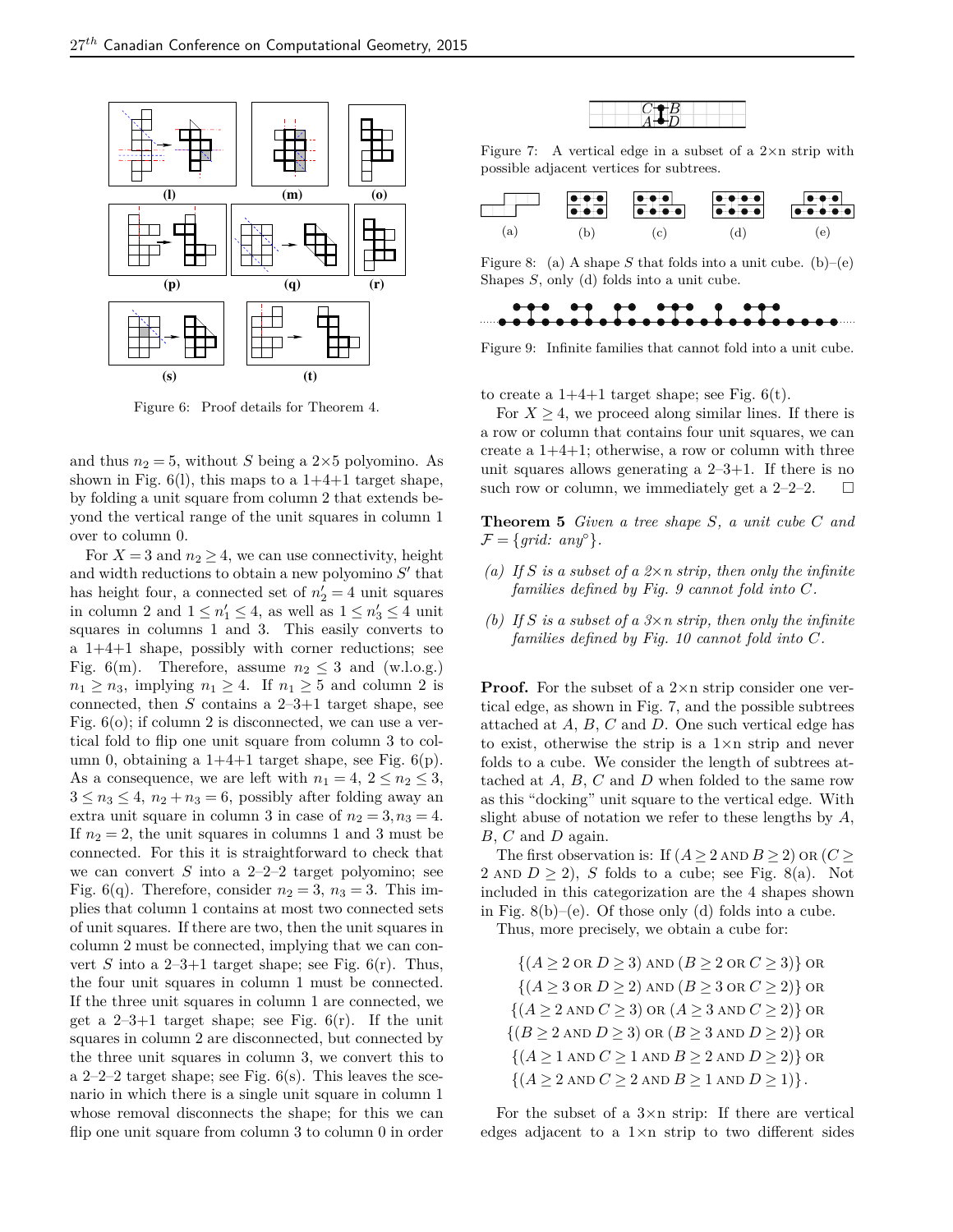<span id="page-4-1"></span>

| $\boldsymbol{n}$ | free           | dual           | foldable       | and             | and      | $\mathbf n$ |
|------------------|----------------|----------------|----------------|-----------------|----------|-------------|
|                  | poly-          | trees          | with           | $\pm 180^\circ$ | dia-     | $\circ$     |
|                  | ominoes        |                | $\pm 90^\circ$ |                 | gonal    | t           |
| 2                | 1              | 1              |                |                 |          |             |
| 3                | $\overline{2}$ | $\overline{2}$ |                |                 |          |             |
| $\overline{4}$   | 5              | 5              |                |                 |          |             |
| 5                | 12             | 15             |                |                 |          |             |
| 6                | 35             | 54             | 11             | 0               | $\theta$ | 43          |
| $\overline{7}$   | 108            | 212            | 90             | 24              | 39       | 59          |
| 8                | 369            | 908            | 571            | 175             | 126      | 36          |
| 9                | 1285           | 4011           | 3071           | 697             | 233      | 10          |
| 10               | 4655           | 18260          | 15645          | 2230            | 385      | 0           |
| 11               | 17073          | 84320          | 77029          | 6673            | 618      | 0           |
| 12               | 63600          | 394462         | 374066         | 19337           | 1059     | 0           |
| 13               | 238591         | 1860872        | 1803568        | 55477           | 1827     | 0           |
| 14               | 901971         | 8843896        | 8682390        | 158208          | 3298     | 0           |

Table 1: Different ways of folding small polyominoes into a cube.

(above and below), this folds to a cube. Consequently, if we have height three, a long 1×n strip cannot be located in the center row. W.l.o.g. let the 1×n strip be located in the lowest row. As we have height three, there is at least a height two part which is a subset of the red part in Fig. [10.](#page-4-0) If there exists another vertical edge of length at least one that is only adjacent to the 1×n strip (but not directly to the height two part) we can fold over the height two part and obtain a case from above which can easily be folded to a unit cube. Consequently, only a single vertical subset of length two can be attached, as shown in red in Fig. [10.](#page-4-0)  $\Box$ 

## 4.1 Enumeration of cube-foldable polyominoes

In this section we present results on folding polyominoes of constant size—consisting of up to 14 unit squares into a cube. These results have been obtained by exhaustive computer search. For polyominoes whose dual graph contains cycles, we considered all possible dual trees. Thus, we first generated all such dual trees for polyominoes of size up to 14. The third column of Table [1](#page-4-1) shows their number, compared to the number of different free polyominoes, given in the second column. In both cases, elements which can be transformed into each other by translation, rotation and/or reflection are counted only once. While the number of different free polyominoes is currently known for shapes of size up to 28 (<http://oeis.org/A000105>), the number of different dual trees was known only for up to 10 elements, see <http://oeis.org/A056841>.

Based on the generated dual trees we checked each of

<span id="page-4-0"></span>

Figure 10: Infinite families that cannot fold into a unit cube, with at least a height 2 red subset (others are optional).

<span id="page-4-2"></span>

Figure 11: Polyominoes of size 6 that cannot be folded to a cube (for any dual tree).

them whether it can be folded into a unit cube. We did this in three different steps. First, only 90◦ folds have been allowed. Column 4 of Table [1](#page-4-1) shows how many (dual trees of) polyominoes can be folded to a cube this way. It is interesting to observe that while for  $n = 6$ only 11 polyominoes can be folded to a cube, for  $n = 14$ it already works for over 98% of all shapes.

In the second step we tried  $\pm 90^\circ$  and  $\pm 180^\circ$  folds for the remaining dual trees. Table [1](#page-4-1) gives in column 5 how many additional cube foldings can be obtained this way. It is interesting to note, that never more than two ±180◦ folds were needed, if the shape was foldable this way at all. For  $n = 11$  and  $n = 12$  there are each only one example which needs two  $\pm 180^\circ$  folds, and no such examples for  $n \geq 13$  exist, i.e., in that case all foldable examples can be folded with just one  $\pm 180^\circ$  fold.

In the last step we allowed for the remaining dual trees also diagonal folds. Column 6 of Table [1](#page-4-1) shows how many additional dual trees can be folded in this case, and the last column gives the number of remaining (non-foldable) dual trees. The most interesting result here is that for  $n \geq 10$  all polyominoes, regardless which dual tree we select for them, can be folded this way. This partially affirms Theorem [4:](#page-2-0) here we do not allow half-grid folds, but covering a cube face with triangles from diagonal folds. Moreover, all such foldings need at most one such diagonal fold, with the exception of the  $7\times1$  strip, which is the only example that needs two diagonal folds.

Figs. [11](#page-4-2) and [12](#page-4-3) show all polyominoes of size  $n \geq 6$ for which dual trees exist, such that they cannot be

<span id="page-4-3"></span>

Figure 12: Polyominoes of size 7 to 9 that can be cut into a tree shape that cannot be folded to a cube.